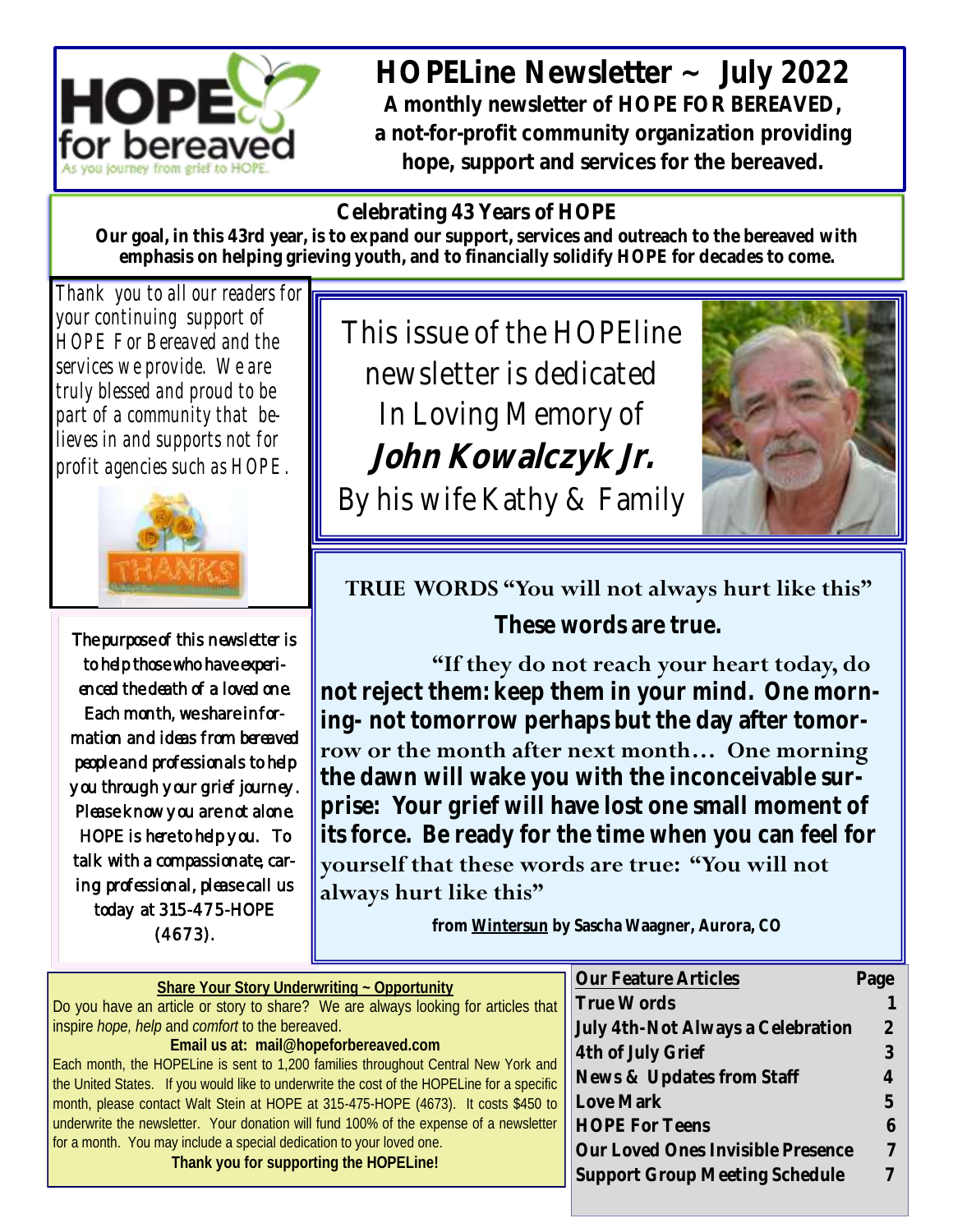#### **JULY 4th-NOT ALWAYS A CELEBRATION**

**Written by Pat Fatti after the death of her daughter, Lisa in 1980**

The 4th of July is an American holiday where family and friends gather for picnics, cookouts, fireworks, parades boating and the beginning of summer vacations. It is a wonderful day.

The 4th of July has a different ring for our family. We still plan on being together, but one of our children will be terribly missed and thought about as we gather on that day. It was July 4th, 1980 that we witnessed that terrible boat accident on Skaneateles Lake. Our 3 daughters, son and long time friends Ruth, Dick & their daughter Susan were spending the holiday at our summer home. The weather was beautiful and everyone was having a nice day. We planned to display fireworks that evening.

Wearing life jackets and with permission from their fathers, Lisa (10) and Susan (12) went out in the rowboat. Suddenly we heard a loud noise and went running. Another motorboat pulling a skier ran over the rowboat and the girls went into the water. Both Lisa and Susan died from their injuries. The doctor told me Lisa died instantly. At the time it didn't register-she is dead/final. I didn't feel like I was part of the whole scene– I was watching from the sidelines. I remember not crying very much-I was numb.

So many people were crushed by the accident. I called Ruth to tell her how sorry I was. Our friendship goes back a long way. We worked together after high school & I was in her wedding. Susan was their youngest of 4 children. After hearing the news, many of our friends came to be with us.

I have anger inside that I'm not always aware of. My husband believes I was angry with him for letting the accident happen. Fathers feel like they have to protect their children from this kind of happening. I don't know who I am angry with-maybe God, or myself for not being able to accept this tragedy. I try to deny my anger, but then it shows up at times. It is very hard on the family. Each family member grieves differently and as parents it is very hard to help the siblings when you are trying to help yourself.

I believe I have a message for people to hear. I tried to write this article several times, but it is so painful to recall the story. My friends have been burdened with the repetition of my thoughts and feelings because I have a need to express them over and over. I tried to shut the memory out, but every morning it was there again.

I did talk to my friend Ruth every day for 3 months and then a few times a week to share our thoughts and feelings. Six months later, I went to a Bereaved Parents support group with HOPE For Bereaved. Without those friends who listened to me and my strong faith in God, I could not have gotten thru that time. You do go on because the family needs you, but I hurt so badly, I just wanted to be with Lisa. She was my baby. I am grateful for the almost 11 years we had with her. Lisa was very special.

Even now, I go to the Bereaved Parents meetings because I feel I can help others that attend and who are newly bereaved. Sharing your thoughts and feelings with another grieving person does help. Sometimes we cry and that helps too. It is a cleansing feeling. The monthly meetings are open to anyone who needs talk, or just sit and listen. I have many good friends at HOPE. The staff members are all very caring people who have experienced the death of a loved one. They listen, validate your feelings and let you know you're not alone.

If you are recently bereaved, you may think or feel like you can't survive. I know that I could not Imagine a life without



Lisa or that we'd ever be happy again. It took a great deal of time and lots of grief work, but you get there. Time, faith, friends and many efforts made by us helped to soften our grief. Hold onto HOPE that you too, will get to a better place.



**LISA FATTI**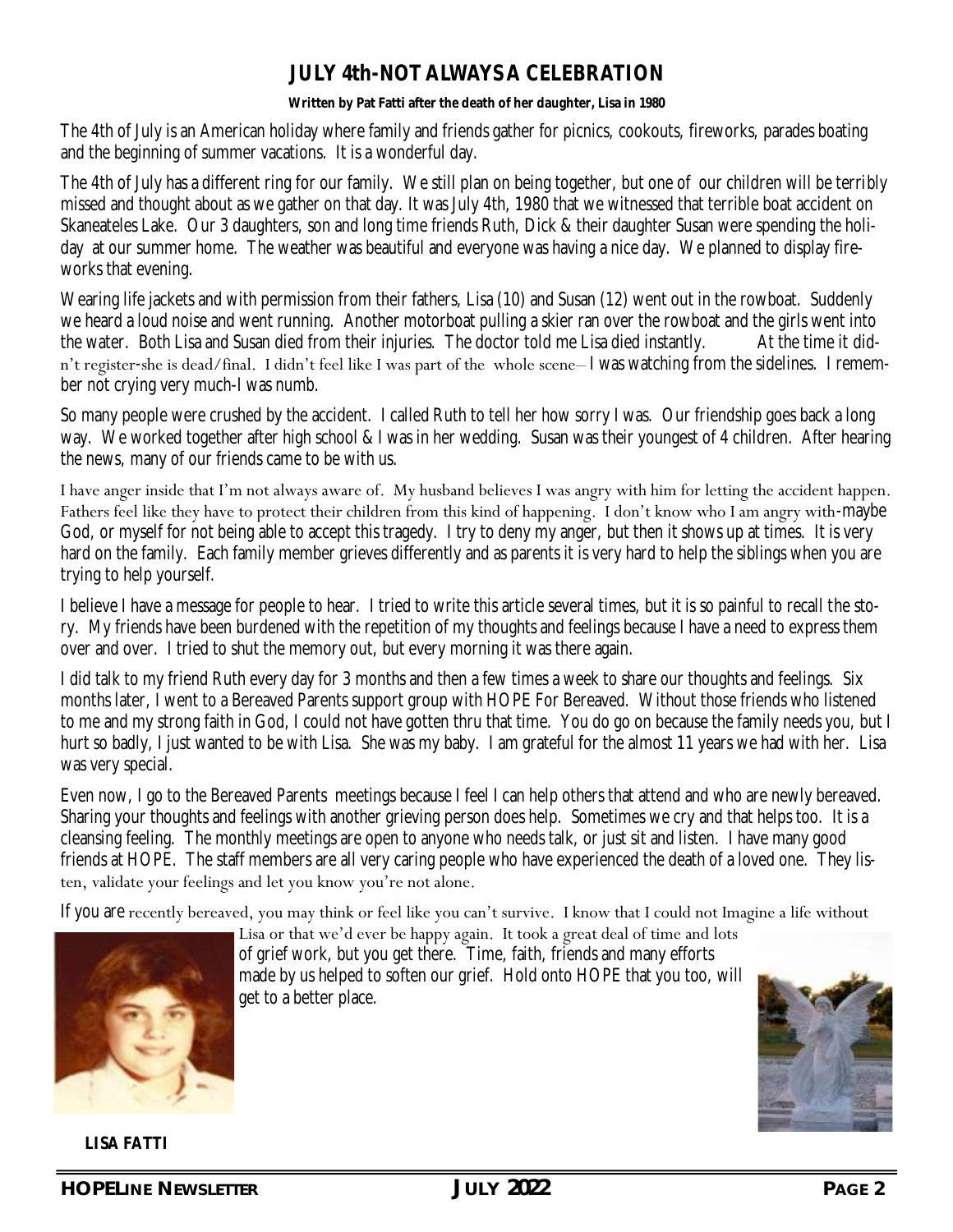

## Fourth of July Grief

It's Fourth of July weekend, which makes me think of Fireworks.



When I see the bursting of magnificent colors high up above me in the sky I feel in awe of the beauty.

I also am reminded of the years I could not see magnificent colors, beauty. After my husband died, I saw the world in black and white or more accurately in shades of grey. I lost the ability to see color. I lost the ability to hear music. I lost the ability to see beauty. I had fallen unexpectedly in a deep hole. There was no beauty down there. There were no colors deep in the hole. Are you seeing only grey today? Are you seeing only darkness? Grief can do that. We can forget that beauty is out there. We can believe that beauty has left the world permanently. It has not. It has been a long, slow journey climbing out the hole I fell in over five years ago. But I remember, one day I started searching for a way out. I didn't search when I first fell. I was too shocked, stunned and hurt by the long fall down. But one day. I looked up, instead of down. And I noticed that far in the distance way up above me there was a slight glimmer of light. I had no clue how to reach it. But I began to search for my way out. I searched and searched and searched. I called for help. Lots of people had no clue how to help me out. They sent me in wrong directions. But with lots of time I became more determined to find my way out. And I did. Now I love the fireworks more than ever. I love the magnificent colors. I even love the sounds. Because I see and hear with more brilliance because of my time in the hole. You may be seeing only shades of grey. Loss, death, and grief will do that to us. It blurs our vision. It hides beauty from view. So I am reminding you today that color can return to your life. I know that there is a world of brilliant beauty calling you. Because it called me after years of seeing only darkness and shades of grey. You may not see signs of it yet. Or maybe you have. Have you seen even a slight glimmer of light? Follow it. And do not stop. Do not give up. Ever. I ask you to start to look around for signs of color. Maybe even signs of brilliant color. Begin the search. You may not be there yet, but I know that you can move through pain and grief. Life is calling you.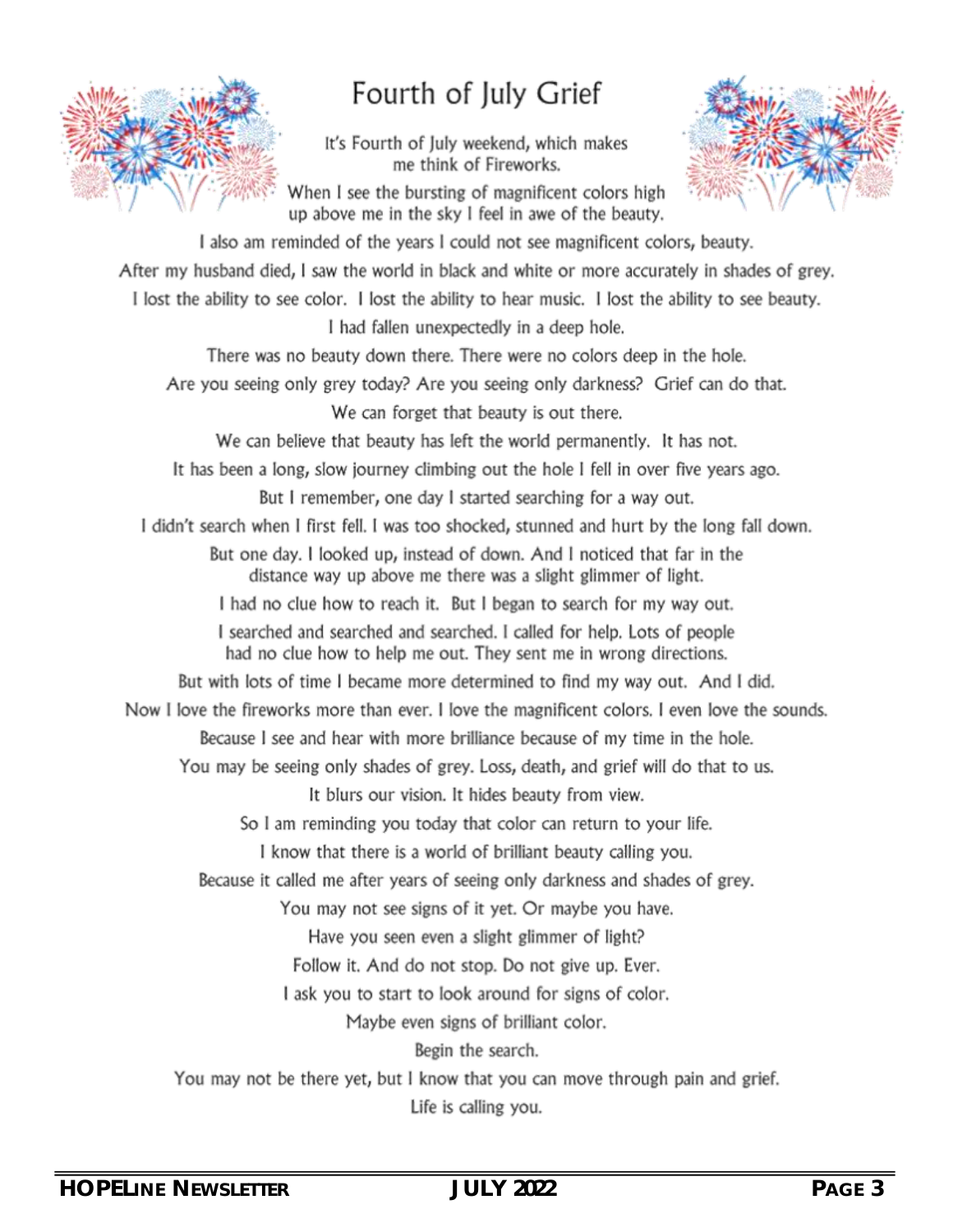### News and updates from the STAFF



Dear Friends, It has been a very sad time for our state and nation with the recent mass shootings at a grocery store in Buffalo & an elementary school in Uvalde, Texas. It is events like these that make us realize the importance of the work we do. Our support groups are full and the counseling requests are increasing every month. We have recently received calls from businesses and schools, looking for help because of a death or information so they are prepared.

As the school year comes to an end and parties and vacations began, please be safe and know that if you need to talk, please call (315)475-HOPE (4673). We are ready to listen and validate your feelings. May the warm days of summer bring you peace– Love & hugs– The Staff

#### Our Special Thanks:

#### **All our dedicated garden volunteers-**

- **Kathy Cardina, caretaker for countless hours especially this spring;**
- **Ken Bush, Grounds Keeper for various maintenance projects;**
- **Bill Campagnoni for installing the hundreds of bricks ordered each year;**
- **Marv Hahn for his years of upkeep of the wiring & lights;**
- **Joe Trojnar for weekly watering;**
- **Valerie & Tim Sikoro for refurbishing the benches;**
- **Brian Smith & team from Excellus BlueCross BlueShield;**
- **OCRRA for donating mulch;**
- **Sollecito Landscaping Nursery for their many efforts at the Butterfly Garden & HOPE's Center;**

**A Very Special Thanks to Nicholas & Mary Beth Claps for purchasing an engraved LOVE MEMORIAL for the Butterfly Garden of HOPE. It is beautiful & a very meaningful addition to the garden.**



Special thanks to the families of **William "Bill " Schoeneck & Susan Franchina**  for requesting **HOPE** be the recipient of memorial donations. Bill is David Schoeneck's brother.

and Prauers are With you

Please keep in your thoughts and prayers Therese Schoeneck, Christy Dannible, Kathy Spencer, ur Thoughts Christine Hart, Ann & Dan Emond, Kevan and all the victims & their families of the Tops Market in Buffalo shooting and the Uvalde school shooting in Texas.



**Remember when you shop AMAZON use AMAZON SMILE and choose HOPE FOR BEREAVED the Amazon Smile Foundation donates back .05% of your purchase price on eligible products to HOPE! https://smile.amazon.com/** 

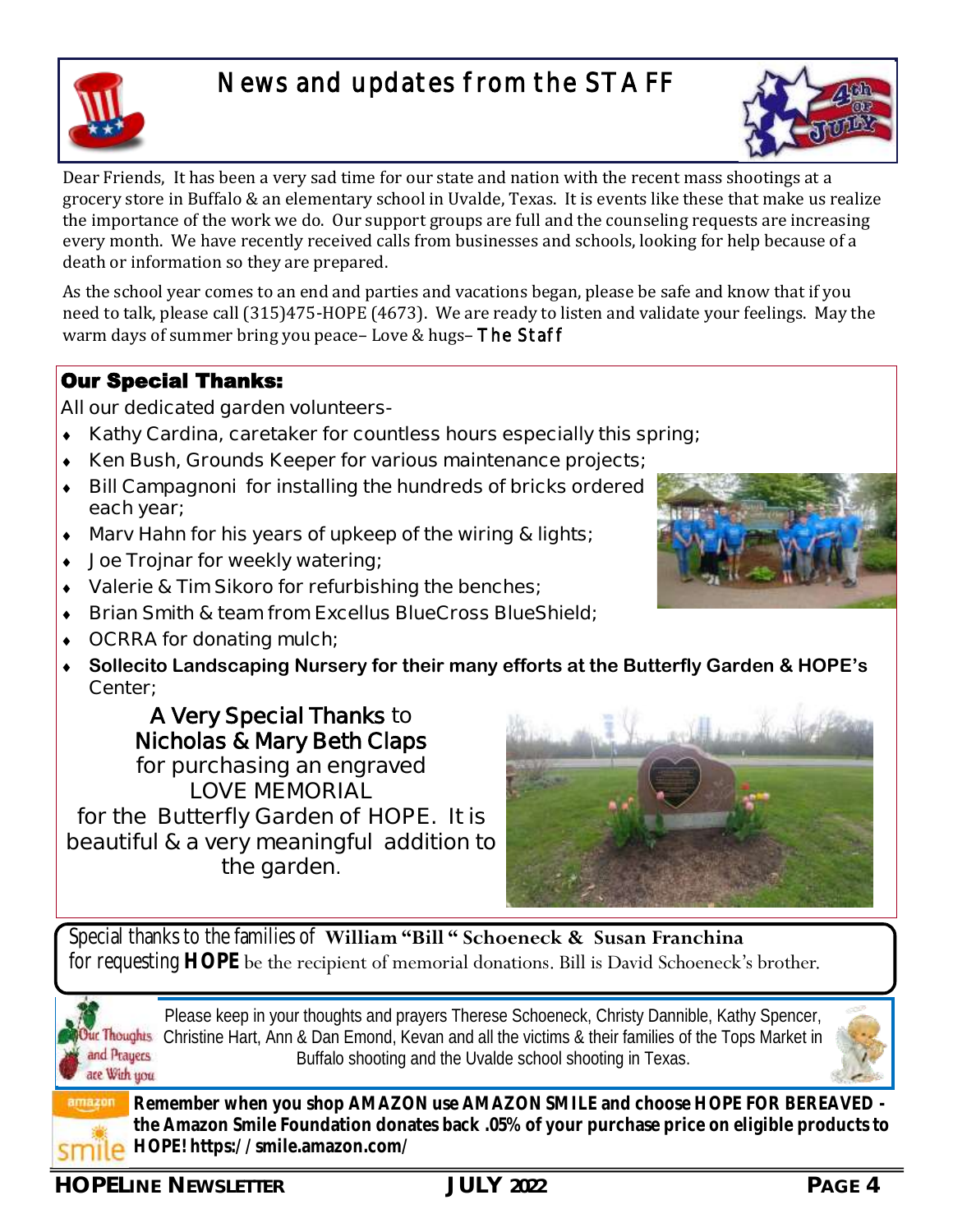

Dear Friends,

We may often wonder ... when will things get better?" While there is no one answer to this, part of the solution is to define what "BETTER" means. For example, sometimes we may feel sick because of a cold or a stomach ache. "I After a fun days, we feel BETTER, and everything goes back to normal, the way things were. In grief, "BETTER" means something different. Since the death of our loved one & things can hever go back to the way things were. Our loved one will never physically be with us again. ISS So<br>we must define a <del>hows</del> NORMAL. Our griefjourney brings us  $\overline{t}$  (aces of growth  $\frac{1}{x}$ , where we learn to live a good is life in spite of our loved one's<br>death. off We become BETTER as we move on in LOVE &.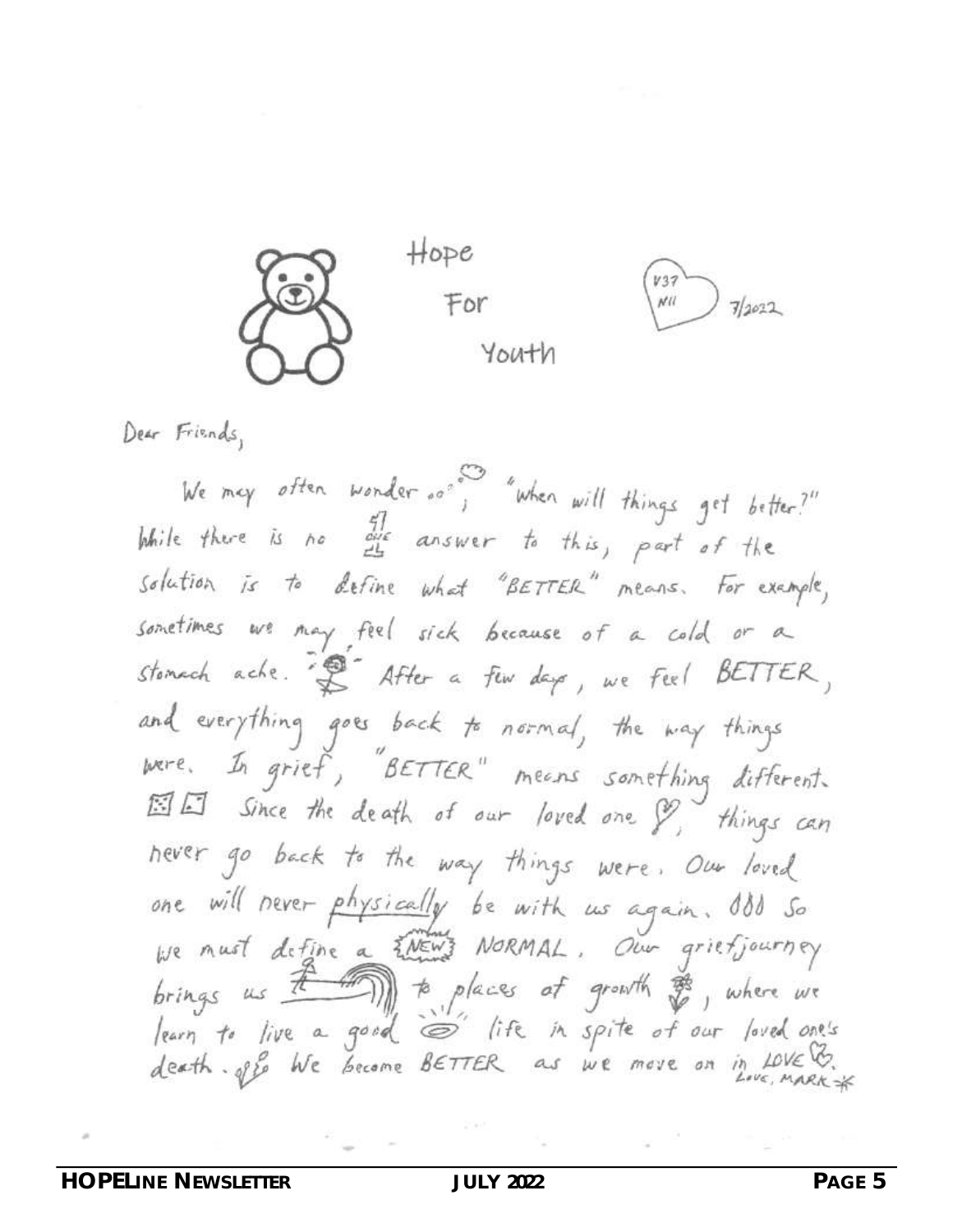

Dear Friends.

 $Vol 1 #4 7/2022$ 

Recently, there was a mass shooting in my hometown of Buffalo, New York. Multiple people were senselessly killed or injured while going about their grocery shopping, or working there. The shooting was racially motivated, making it an act of domestic terrorism. It is hard to imagine the grief felt by the many family members and friends as they embark upon the long journey through grief. The effects of grief on the surrounding neighborhood and the Buffalo community at large are profound and long-lasting. Grief reactions and eventual healing to a "new normal" will unfold and only be understood throughout the course of time. Tragically, there have been many other mass shootings in many other locations in our country's recent history. This underscores the need for all of us to stick together, and to have love and compassion for all those in grief, including ourselves. Having people to help and show concern for each other is a vital part of any individual grief process toward healing.

Isolating ourselves and dealing with grief alone is potentially a very dangerous road to take. Mental Illness only compounds the problems that can accompany dysfunctional grieving. No one can stress enough the importance of reaching out to those in grief to ensure they are not alone. If you are experiencing pain and despair in your own grief process, or know someone who is, it is imperative to reach out for help. Call HOPE (315)475-4673 or LIFELINE (800)273-8255. Take Care, -Mark

Feel free to forward your questions, comments, and ideas to mail@hopeforbereaved.com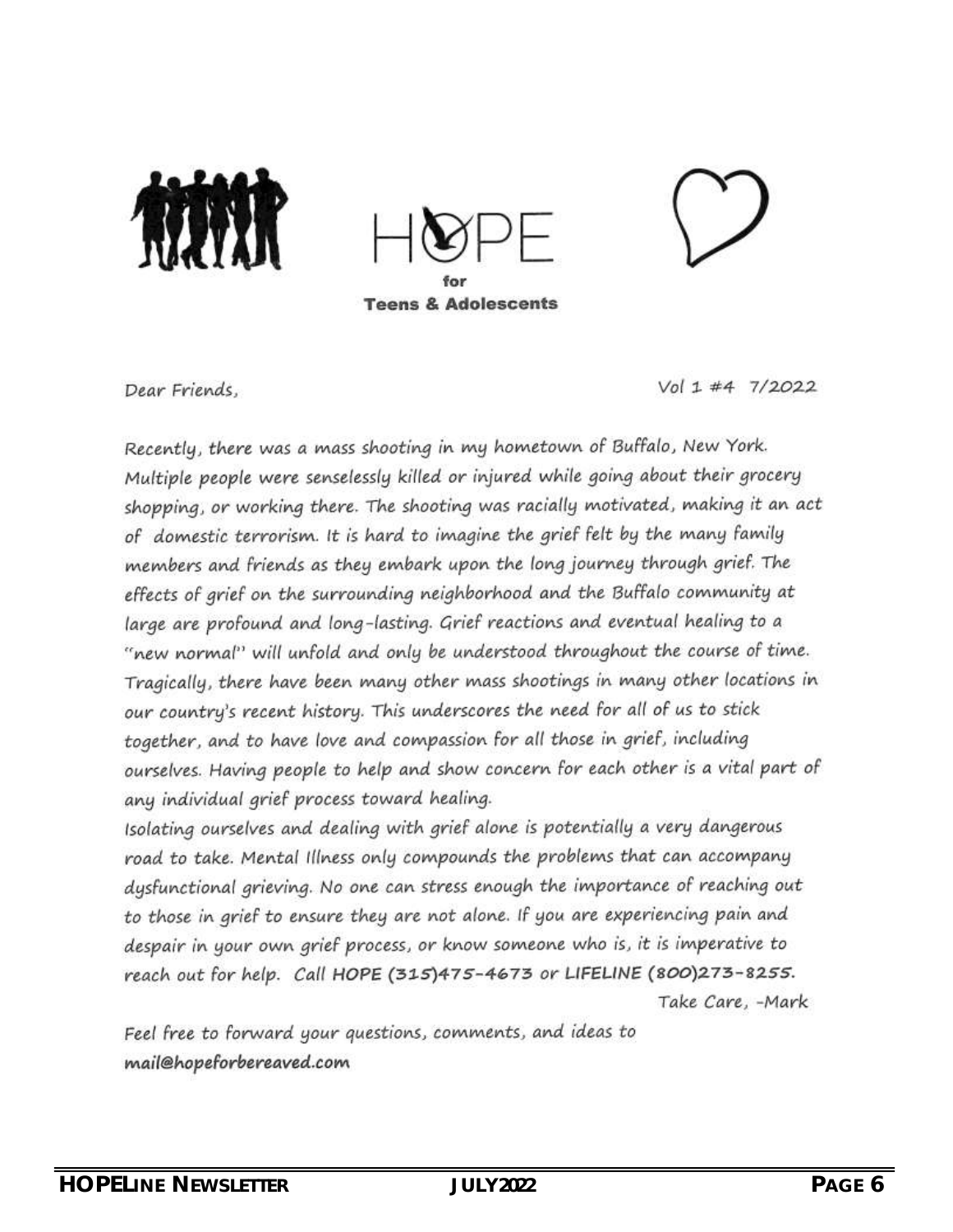#### **OUR LOVED ONE'S INVISIBLE PRESENCE**

*The dead are not distant or absent. They are alongside us. When we lose someone to death, we lose their physical image and presence, they slip out of visible form into invisible presence. This alteration of form is the reason we cannot see the dead. But because we cannot see them does not mean that they are not there. Transfigured into eternal form, the dead cannot reverse the journey and even for one second re-enter their old form to linger with us a while. Though they cannot reappear, they continue to be near us and part of the healing of grief is the refinement of our hearts whereby we come to sense their loving nearness. When we ourselves enter the eternal world and come to see our lives on earth in full view, we may be surprised at the immense assistance and support with which our*  departed loved ones have accompanied every moment of our lives. In their new, transfigured *presence their compassion, understanding and love take on a divine depth, enabling them to become secret angels guiding and sheltering the unfolding of our destiny.* 



**SUPPORT GROUP MEETING TIME 6:30 to 8:30 PM**

1st Tues. July 5th. Death By Drug Overdose

- 1<sup>st</sup> Wed July 6th "Young at Heart" & Young Widow/ Widowers
- 2<sup>nd</sup> Tues July 12th HOPE For Family & Friends
- 2<sup>nd</sup> Wed July 13th Suicide
- 2 nd Thurs. July 14th \***Oswego** Gen. Group
- 3 rd Weds. July 20th Bereaved Parents & Infant Death
- 4th Thurs. June 28th. \***Oswego** Gen. Group

 *Other Support Group Meeting Times* 3rd Wed July 20th 10am to noon (seniors) DAYTIME GROUP FOR WIDOWS/ **WIDOWERS** 

# Masks are optional

*By*: **JOHN O'DONOHUE**, Excerpt from his books, *Beauty: The Invisible Embrace (US) Divine Beauty (Europe)*

 Meetings are held at HOPE's Center, 4500 Onondaga Blvd. Syracuse

All meetings held at HOPE's Center are in

person & by ZOOM.

\***HOPE For Bereaved-Oswego** groups meet at Christ the Good Sheperd 129 E. 4th St. Oswego

One-on-one counseling– Call HOPE (315) 475-4673 (HOPE) for an appointment. Can be done in person or by phone. No charge for counseling, but donations are welcome.

If you would like to help collate the HOPEline newsletter, spend time with friends & enjoy a lunch prepared by the staff, it is held on the 2nd Tuesday of each month, 10am

for lunch.